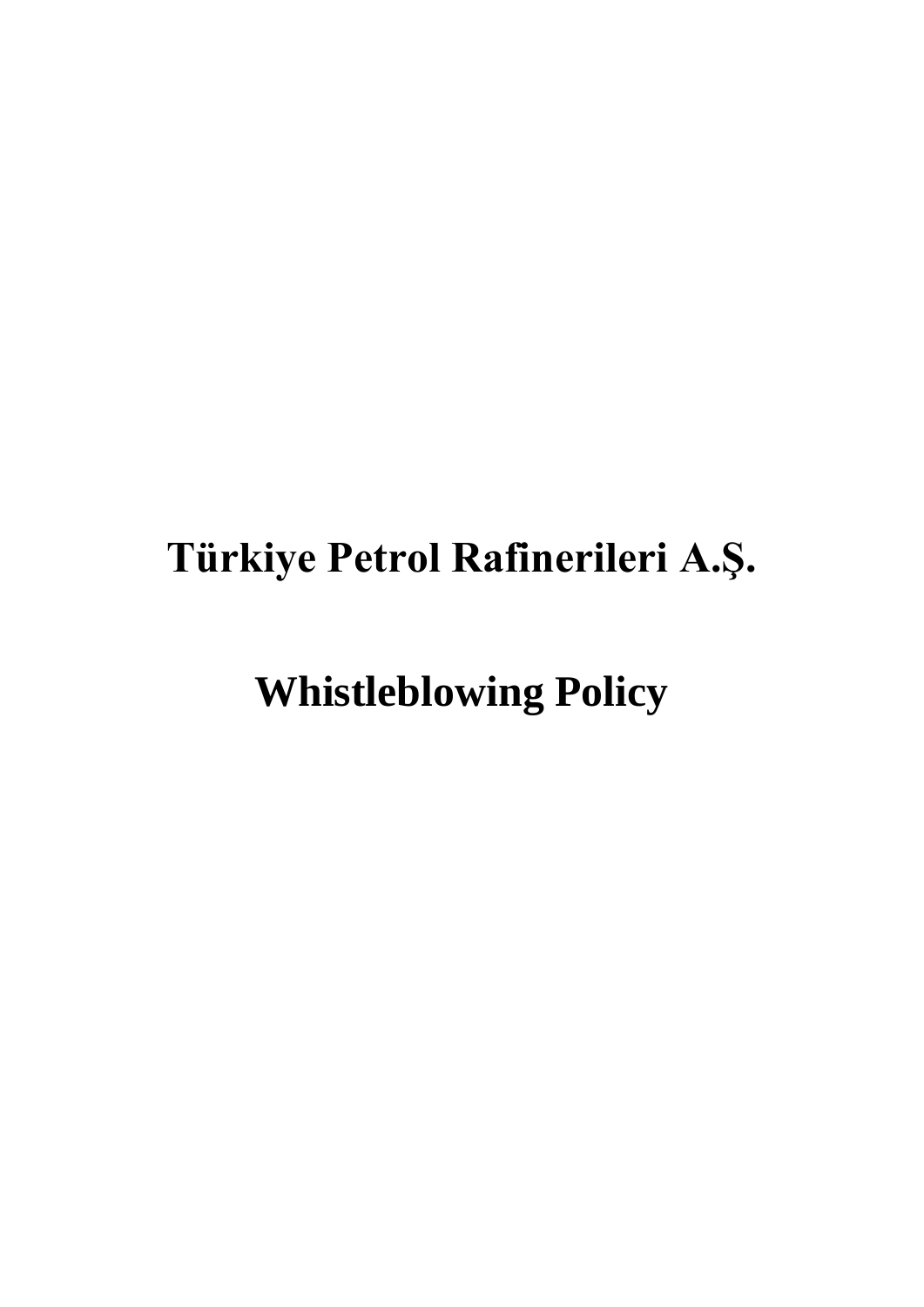| 1. |      |  |  |
|----|------|--|--|
| 2. |      |  |  |
| 3. |      |  |  |
| 4. |      |  |  |
|    | 4.1. |  |  |
|    | 4.2. |  |  |
|    | 4.3. |  |  |
|    | 4.4. |  |  |
|    | 4.5. |  |  |
|    | 4.6. |  |  |
|    | 4.7. |  |  |
| 5. |      |  |  |
| 6. |      |  |  |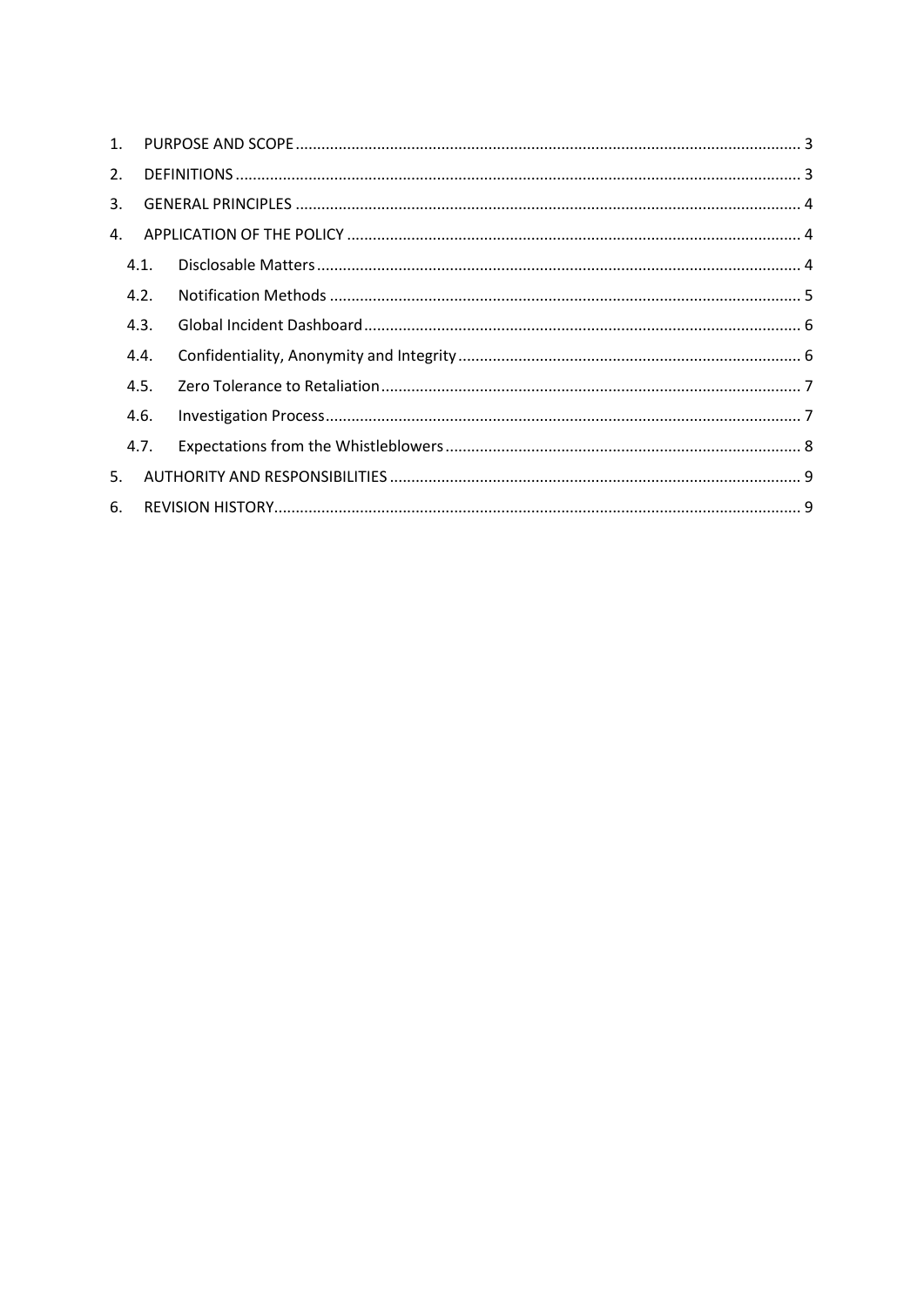#### <span id="page-2-0"></span>**1. PURPOSE AND SCOPE**

The purpose of this Whistleblowing Policy ("the **Policy**") is to encourage employees and all stakeholders of Tüpraş, to report any activity considered or suspected to be illegal or a misconduct, which therefore constitutes a violation of the applicable legislation and/or Code of Ethics and relevant policies. It also aims to clearly and explicitly state how the employees who in good faith made a notification are protected against any retaliation.

All employees and directors of Tüpraş shall comply with this Policy, which is an integral part of Code of Ethics.

### <span id="page-2-1"></span>**2. DEFINITIONS**

"**Authorized Person(s)"** mean the terms defined in Article 4.3

**"Business Partners"** includes suppliers, customers, contractors and any representatives, subcontractors and consultants acting on behalf of Tüpraş, and other third parties with whom Tüpraş does business.

**"Code of Ethics"** refers to the set of rules and values that cover the basic behavioral principles of Koç Group and Tüpraş, which are included in the Koç Group and Tüpraş Code of Ethics.

**"Collective Labor Agreement"** refers to the agreement to which hourly wage employees are subject at Tüpraş.

"**Dashboard**" means the term defined in Article 4.3.

"**Dashboard Users**" means the term defined in Article 4.3.

"**Disclosable Matter(s)**", mean the term defined in Article 4.1.

"**Disciplinary Penalty**" refers to the type of punishment imposed for breach of employment contract, and/or a behavior that constitutes a violation of applicable legislation and/or a breach of Code of Ethics, related policies, procedures, guidelines, circular notes, and all applicable regulations. 1

"**HR**" means Human Resources Directorate.

"**Investigation**" refers to the conduct of a scrutiny over ascertaining facts where detailed or attentive examination is performed for related actions and behaviors to ascertain the accuracy.

"**Koç Group**" means Koç Holding A.Ş., companies which are controlled directly or indirectly, jointly or individually by Koç Holding A.Ş. and the joint venture companies listed in its latest consolidated financial report.

"**Line Manager**" means the primary manager with whom the employee is directly affiliated.

"**Notification**" means sharing observations and concerns about actions which are suspected to violate laws, internal arrangements such as Code of Ethics, relevant internal policies, procedures, and regulations according to this Policy.

<sup>1</sup> Please refer to Tüpraş Disciplinary Policy for details.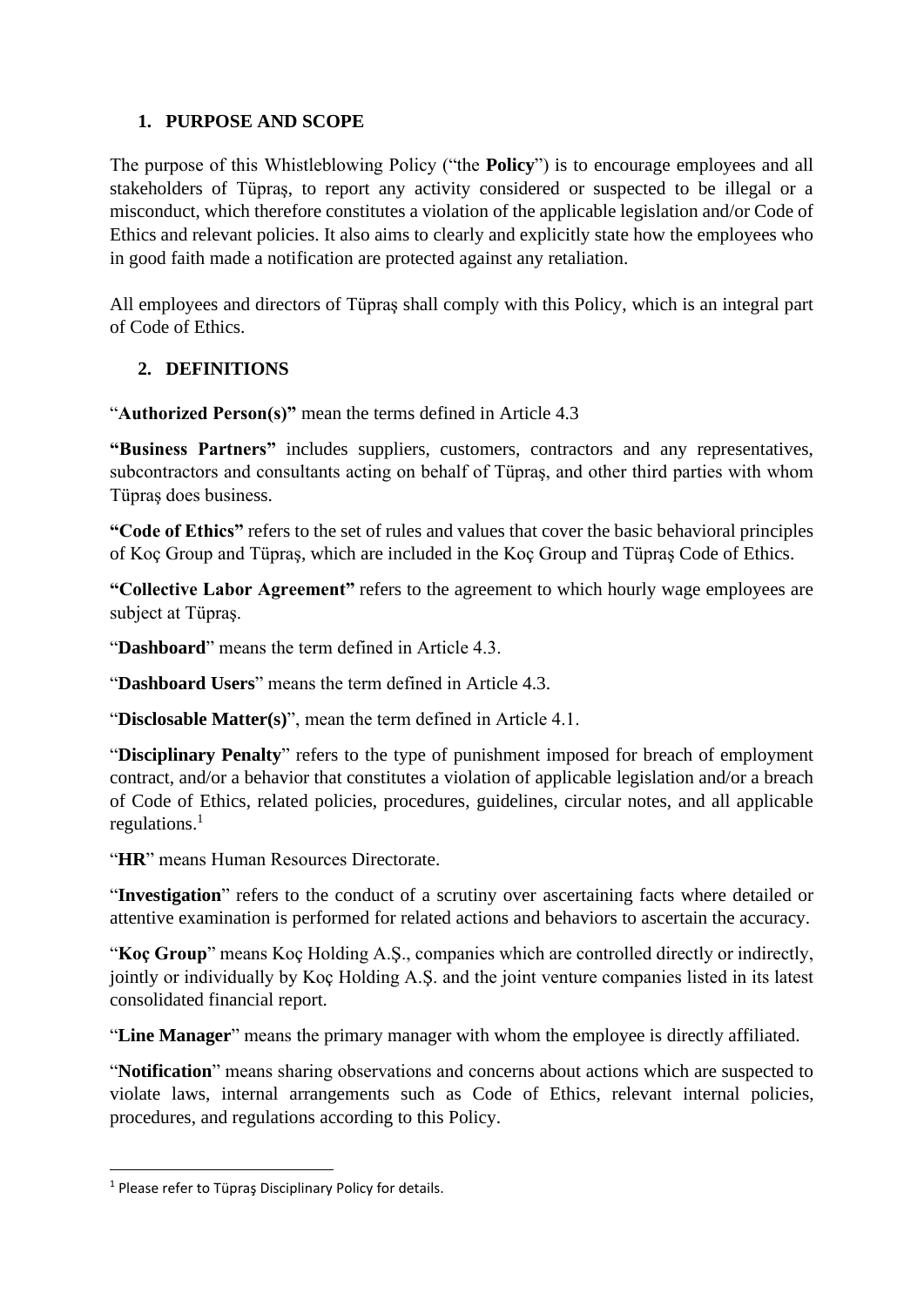"**Retaliation**" means any negative action against the employee based on his/her notification, including but not limited to demotion, disciplinary action, firing, salary reduction, job or shift reassignment as a punishment.

**"Tüpraş"** means Türkiye Petrol Rafinerileri A.Ş. and all companies directly or indirectly, individually or jointly controlled by this company, and business partnerships included in Tüpraş's consolidated financial report.

"**Whistleblower**" means the person who reports notification. This definition covers persons who are or have been employed at Tüpraş, Tüpraş clients, Business Partners and all other stakeholders.

### <span id="page-3-0"></span>**3. GENERAL PRINCIPLES**

Tüpraş attributes great importance to be fully compliant with applicable legislation, performs its activities with integrity and according to the highest ethical standards, and supports "open communication" and "accountability" culture to prevent unethical or illegal actions.

Therefore, Tüpraş encourages its employees who witnesses an illegal or unethical activity performed by another employee or a Business Partner directly or indirectly, or who gain information about such a situation through legal channels, or who suspect such a situation to express their concerns, and encourages their stakeholders to act in this manner.

Tüpraş carefully assesses all reported notifications and aims to investigate alleged violations as explained below. In this regard, all investigations are conducted as soon as possible after the notification is received by considering the results of the pre-assessment.

## <span id="page-3-1"></span>**4. APPLICATION OF THE POLICY**

### <span id="page-3-2"></span>**4.1. Disclosable Matters**

Any illegal or unethical behavior or activity which are listed under the headings below (including but not limited to them), and which occurred in the past, may be occurring at the time of notification or is expected to occur in the future may be the subject of Whistleblowing<sup>2</sup>.

i. Unfair Practices Against Employees:

*Tüpraş provides a safe, peaceful and professional working environment for its employees. Therefore, any action against Tüpraş employees which contradict with the regulations, Code of Ethics or relevant policies and safe and peaceful work environment, is not tolerated.*

ii. Acts Against the Interest of the Company:

*While performing their duties, all Tüpraş employees act according to our fundamental values and Code of Ethics and avoid behaviors and activities that may cause material and/or moral harm to company that they work for. This can only be achieved when all employees internalize and maintain integrity, honesty, responsibility, trust and respect, which are Tüpraş's*

 $2$  Customer complaints about the products and services of Tüpras are not covered by this Policy if they are not a Disclosable Matter at the same time.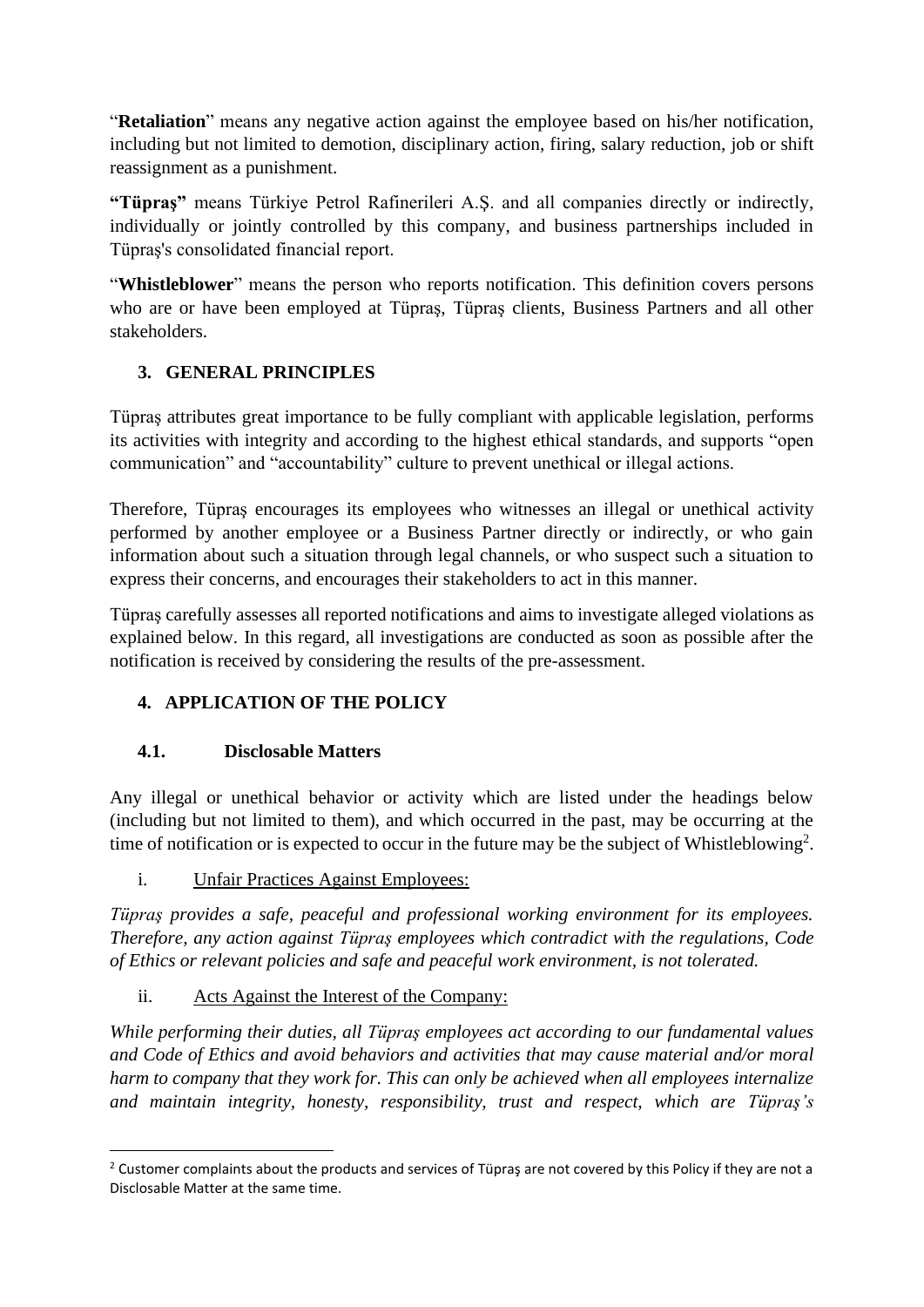*fundamental values. Therefore, any action by Tüpraş employees that violates our fundamental values shall not be tolerated, regardless of the employee's seniority or roles.*

iii. Noncompliant Actions of Business Partners:

*Tüpraş monitors and evaluates the risks associated with its Business Partners in order to ensure compliance with the principles outlined in Code of Ethics and related policies, in particular Tüpraş Supply Chain Compliance Policy. We do not tolerate any behavior by our Business Partners that violate our Code of Ethics, related policies and legislation.*

iv. Private Law Breaches:

*Tüpraş complies with the regulations in every country where it operates, and in cases where such regulations are unclear, encourages to consult experts to collect information, and expects its employees to act according to Code of Ethics. The violation of local and or international laws including but not limited to sanctions and export controls, anti-bribery and corruption activities, prevention of laundering proceeds of crime and financing terrorism, protection of competition and personal data, and Capital Market law is not tolerated.*

Each of the matters explained in paragraphs (i), (ii), (iii) and (iv) above shall be referred to as "Disclosable Matter" alone and as "Disclosable Matters" together.

### <span id="page-4-0"></span>**4.2. Notification Methods**

Ethics Hotline, operated by independent service providers 7 days a week and 24 hours a day, is the main reporting method to report a Disclosable Matter. Ethics Hotline can be reached by:

- Calling a national and free telephone number; <sup>3</sup>
- A web-based reporting system via koc.com.tr/hotline. (Also accessible via Hotline tab in [https://www.tupras.com.tr/en/default\)](https://www.tupras.com.tr/en/default)

In addition to the channels above, Whistleblowers can use the alternative methods below to raise their concerns:

- He/She may reach out to his/her Line Manager or supervisor if he/she is an employee of Tüpraş at the time of complaint.
- He/She may communicate his/her concern to the Internal Audit Department or the officer or department in charge of compliance in Tüpraş. 4

If an employee or manager (including the members of the Board of Directors) becomes aware of a Disclosable Matters directly, and/or if someone else informs him/her about a Disclosable Matter , he/she is expected to report the situation to Tüpraş Risk Management and Audit Department, or to Tüpraş Legal and Compliance Department in case of Private Law violations to ensure that the report is processed according to this Policy, and all information is consolidated as soon as possible.

<sup>&</sup>lt;sup>3</sup> Please refer to "koc.com.tr/hotline" for telephone numbers, covered countries and service languages.

<sup>&</sup>lt;sup>4</sup> If a Report is sent to the internal audit department or officer or department in charge of compliance in Tüpraş, it must be ensured that the notifications are recorded in Global Incident Dashboard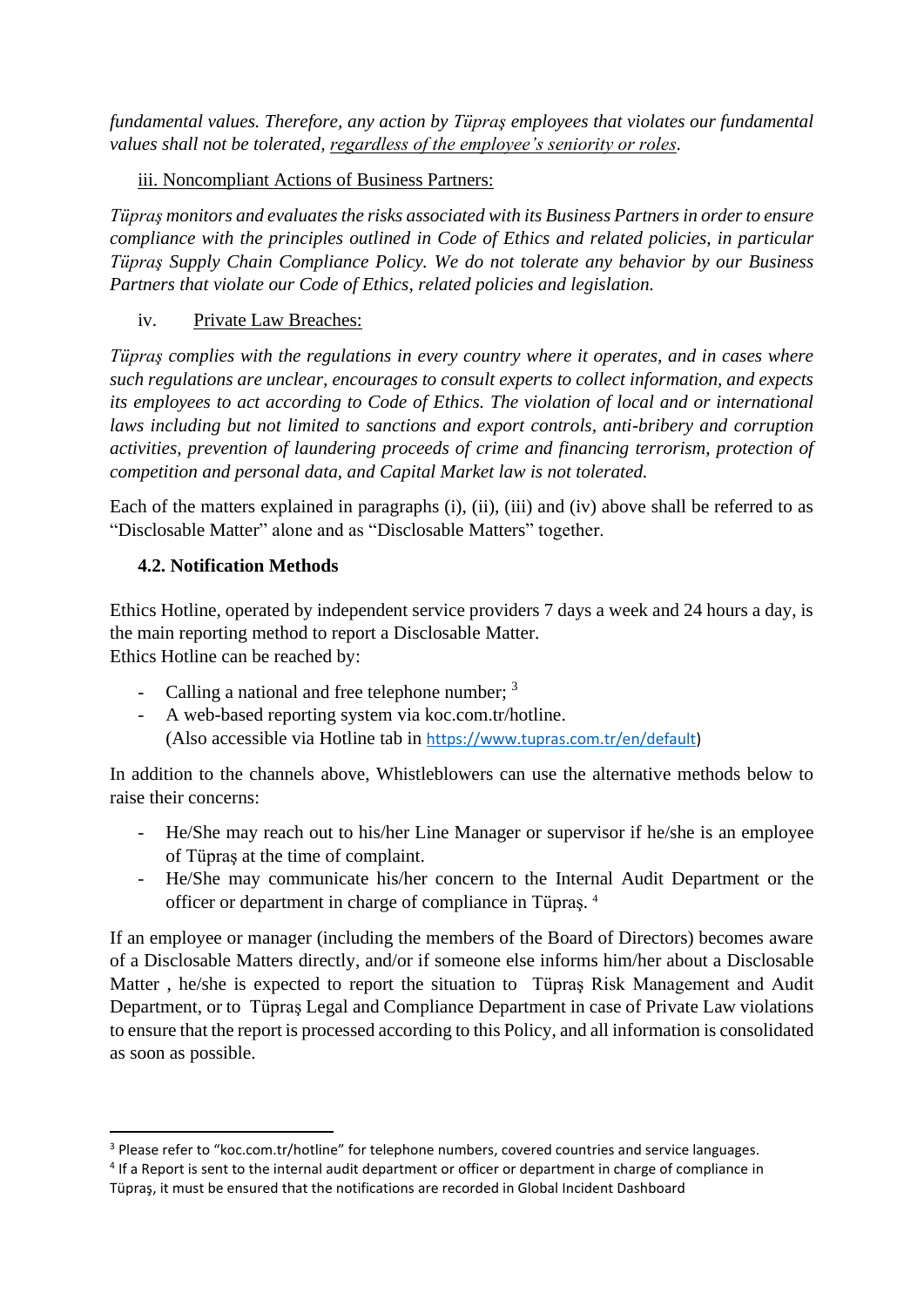#### <span id="page-5-0"></span>**4.3. Global Incident Dashboard**

Regardless of the Notification method used, all Notifications are consolidated at the Global Incident Dashboard ("**Dashboard**") by the Dashboard Users (defined below). The data in the Global Report Tracking System reported by whistleblower cannot be changed or deleted by the users. Dashboard Users can study, arrange and/or monitor these reports. Moreover, the Dashboard automatically consolidates the reports by using the information below, and prepares it for pre-assessment:

- Notification date and time,
- Whistleblower information (*if available)*,
- Related Koç Group company name, location, department and employee,
- Incident date, time and area,
- Detailed explanation provided by the Whistleblower

To ensure confidentiality, and protect the Whistleblowers, except for the cases specifically regulated in the Koç Group Whistleblowing Policy, access to the Dashboard is provided only to authorized personnel working at Tüpraş Risk Management and Audit Department and Tüpraş Legal and Compliance Department ("**Dashboard Users**"). Dashboard Users perform an independent duty, and the reports must be examined by persons who would not lead to conflict of interest.

Tüpraş Legal and Compliance Department shall periodically analyze the data (e.g. the type and frequency of the incidents, the departments which are regularly reported, etc.) in the Dashboard and work with the relevant departments to ensure that necessary action is taken to address the relevant compliance risks and improve compliance deficiencies.

Tüpraş Legal and Compliance Department reports the procedures carried out and the activities performed in this scope including the disciplinary board decisions to Board of Directors and Koç Holding Legal and Compliance Department every six months.

## <span id="page-5-1"></span>**4.4.Confidentiality, Anonymity and Integrity**

Tüpraş respects Whistleblower's preference to remain anonymous. In this scope, any information reported through Ethics Hotline and other alternative channels are kept confidential to the extent permitted by the laws.<sup>5</sup>

Accordingly, to the extent permitted by laws, the details of a Notification and all other information gathered during an Investigation shall be shared with persons who are authorized to (i) investigate, (ii) evaluate the subject, and (iii) take action if his/her name is not mentioned in the notification. For the avoidance of doubt, any person whose name is mentioned in a Notification, shall not be authorized to have access or be involved in the assessment or Investigation process.

Confidentiality of the investigation is essential, and the department conducting the investigation is not obligated to give information about the process and result of the investigation to the Whistleblowers.

<sup>&</sup>lt;sup>5</sup> See "4.2 Whistleblowing Methods" for alternative whistleblowing channels.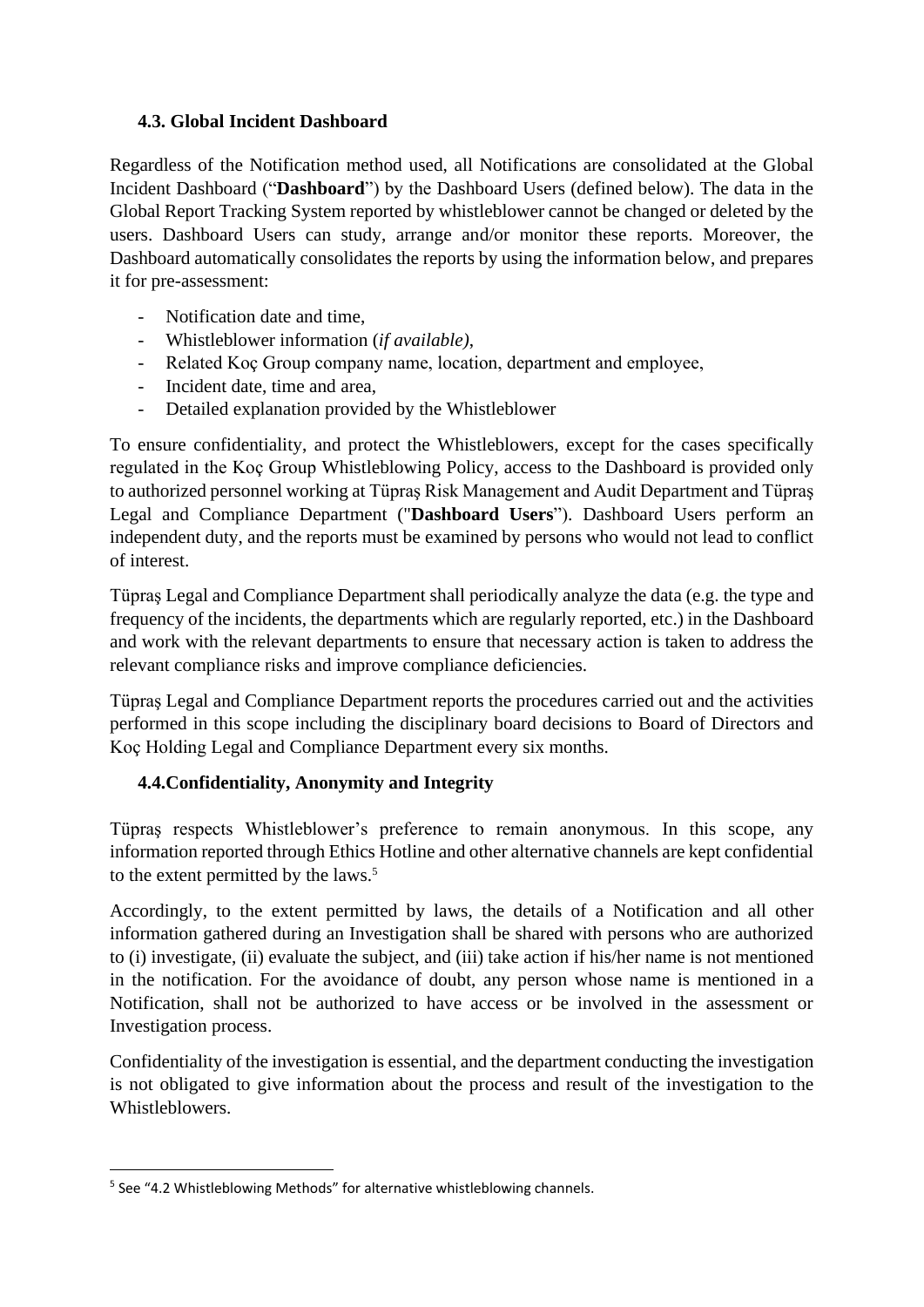All individuals who provide information during an Investigation also have an obligation to keep the information they provided or any information they may learn during the Investigation. Likewise, it is obliged to protect and respect the existence of the Investigation, its confidentiality, and individuals involved in the process.

A Whistleblower has the following options while reporting an incident:

- i. Not share his/her name and contact information to remain anonymous,
- ii. Share his/her name and contact information and allow the notification of this information only to the authorized persons. In this case, the relevant authorized employees can contact the Whistleblower directly to request any information that is needed during an Investigation.

#### <span id="page-6-0"></span>**4.5. Zero Tolerance to Retaliation**

Tüpraş encourages individuals to easily report their concerns and supports them. It is crucial that an employee who submits a Notification should feel comfortable and safe and should not worry that their professional life will be adversely affected as long as he/she acts honestly and in good faith. Therefore, the employment contract of an employee who reports an incident without remaining anonymous cannot be terminated with or without cause, he/she cannot be suspended, dismissed, forced to take paid or unpaid leave, or his position cannot be changed, or a similar action cannot be taken. Tüpraş does not tolerate any Retaliation to Whistleblower under any circumstances. Retaliations are considered an explicit violation of this Policy and are subject to Disciplinary Penalty.<sup>6</sup>

Tüpraş protects the Whistleblowers even if accuracy of the incident could not be proved by an Investigation, so long as the Notification is made in good faith, with reasonable grounds and without an intent to victimize or create disadvantages to others or gain a personal advantage. However, those who deliberately make false Notifications may be subject to Disciplinary Penalties. Therefore, it is extremely important that the Notifications are based on observations and can be proved, if possible.

#### <span id="page-6-1"></span>**4.6.Investigation Process**

All reports communicated through the Hotline and other alternative channels are evaluated by Tüpraş Risk Management and Audit Department and/or Dashboard Users comprised of Tüpraş Legal and Compliance Department compliance officers according to their subjects. The purpose of the evaluation is to verify the Notification's subject and determine whether the information provided is reliable.

As regulated in Koç Group Whistleblowing Policy, as a result of the pre-assessment, if the relevant subject is a subject within the authority of Tüpraş, Tüpraş Dashboard User shall be authorized to investigate the subject in depth, in other words, to decide whether an Investigation should be started or the case should be closed. If there is a need to conduct an Investigation, then Tüpraş conducts the investigation in line with its internal procedures. If the relevant matter is not within the jurisdiction of Tüpraş, it is acted upon in accordance with the Koç Group Whistleblowing Policy.

<sup>6</sup> Please refer to Tüpraş Disciplinary Policy for details.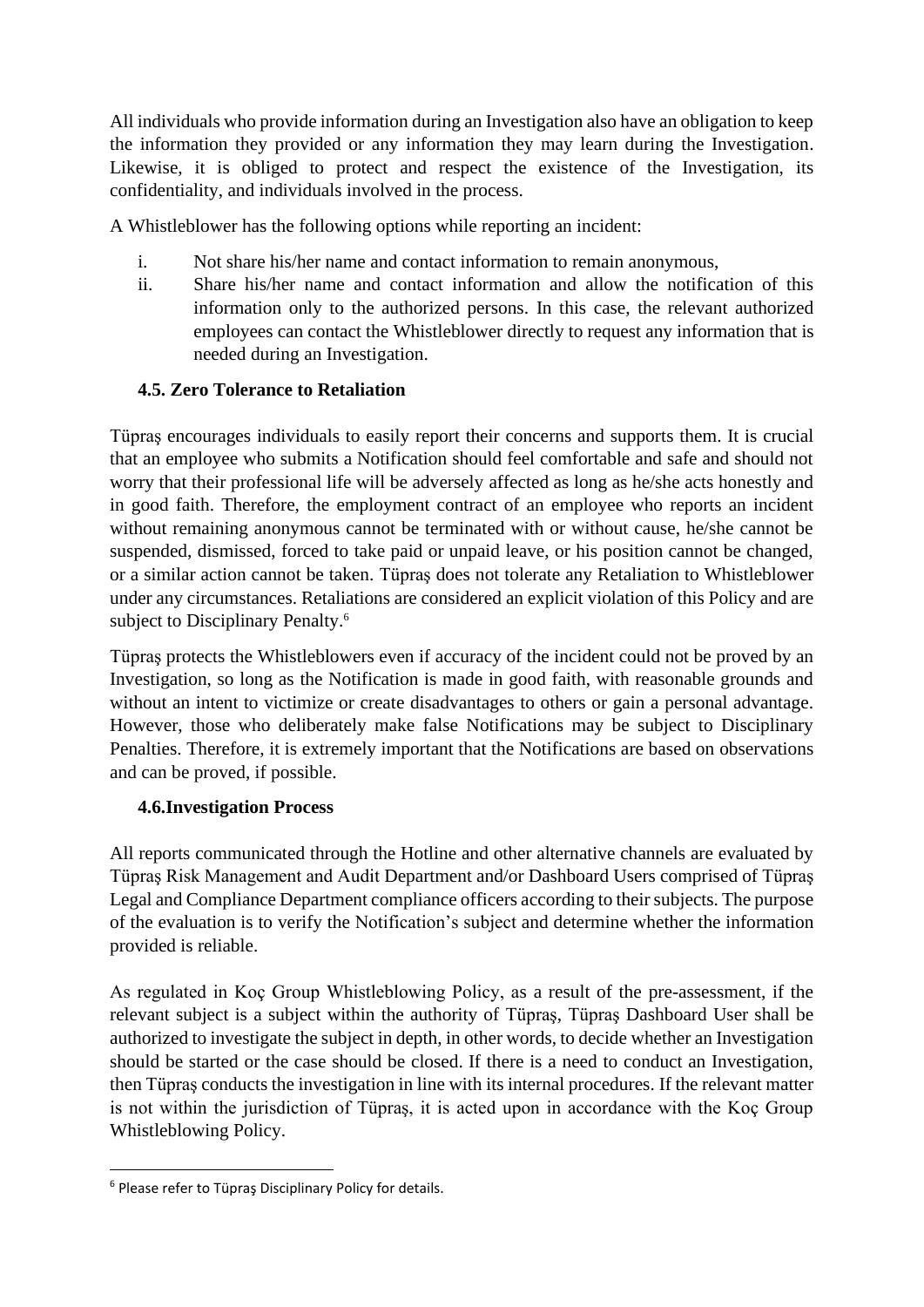Information which the Whistleblower has obtained through illegal methods, if any, shall not be taken into consideration during the Investigation process.

Except for the cases specifically regulated in the Koç Group Whistleblowing Policy, if the Investigation, is being conducted by the authorized functions at Tüpraş, the units responsible for the Investigation in the first degree shall inform the other relevant department(s) before concluding the Investigation and issuing the final report and receives their recommendation (if any). The relevant department shall share its recommendations as soon as possible and in any event without causing any delay in the process.

If it is deemed necessary for the soundness and efficiency of the Investigation, the employees subject to the Notification may be suspended or dismissed from work temporarily. If the Investigation is conducted by the authorized functions at Tüpraş, the opinion of Tüpraş Risk Management and Audit Department and Tüpraş Chief Legal and Compliance Officer and the approval of the General Manager is required for such a decision.

In Investigations conducted within Tüpraş, if there are valid reasons that could affect neutrality and independent decision-making in case of the existence of a hierarchical or functional conflict of interest, and/or if the name of the authorized department is mentioned in the Notification, or if it is necessary to conduct a comprehensive examination, or if the investigation is carried out at a location different from the country where Tüpraş headquarters are located (e.g need for fast and efficient investigations, special expertise, linguistic barriers etc.), the Investigations can be carried out by independent third party service providers. In such a circumstance, the decision to outsource the case to third parties is subject to the approval of Koç Holding Internal Audit Department (depending on the Subject of the Disclosable Matter) or Koç Holding Legal and Compliance Department (if there is a Private Law Violation).

If the there is a recommendation for a Disciplinary Penalty as a result of the Investigation, the relevant matter shall be brought to the attention of the Tüpraş HR Directorate or Tüpraş Ethics/Discipline Committee depending on the nature of the incident and the person subject to the Investigation.

### <span id="page-7-0"></span>**4.7.Expectations from the Whistleblowers**

In order to ensure that "Disclosure Matter" is well understood clearly and can be evaluated properly and fairly, the Whistleblower is expected to provide sufficient and detailed information as possible. Therefore, Notification to be made by Whistleblowers must contain the answers to the questions below as much as possible:

- Names of the suspect(s),
- Detailed information about the subject;
	- o When/where/among whom did the incident take place?
	- o How many times did the incident take place? Is it recurring? When did it occur for the first time?
	- o If it has not occurred yet, when is it expected to occur?
	- o When did the Whistleblower become aware of the subject?
	- o Who else is aware of the issue? If the managers know the issue, have they taken any measures to prevent it?